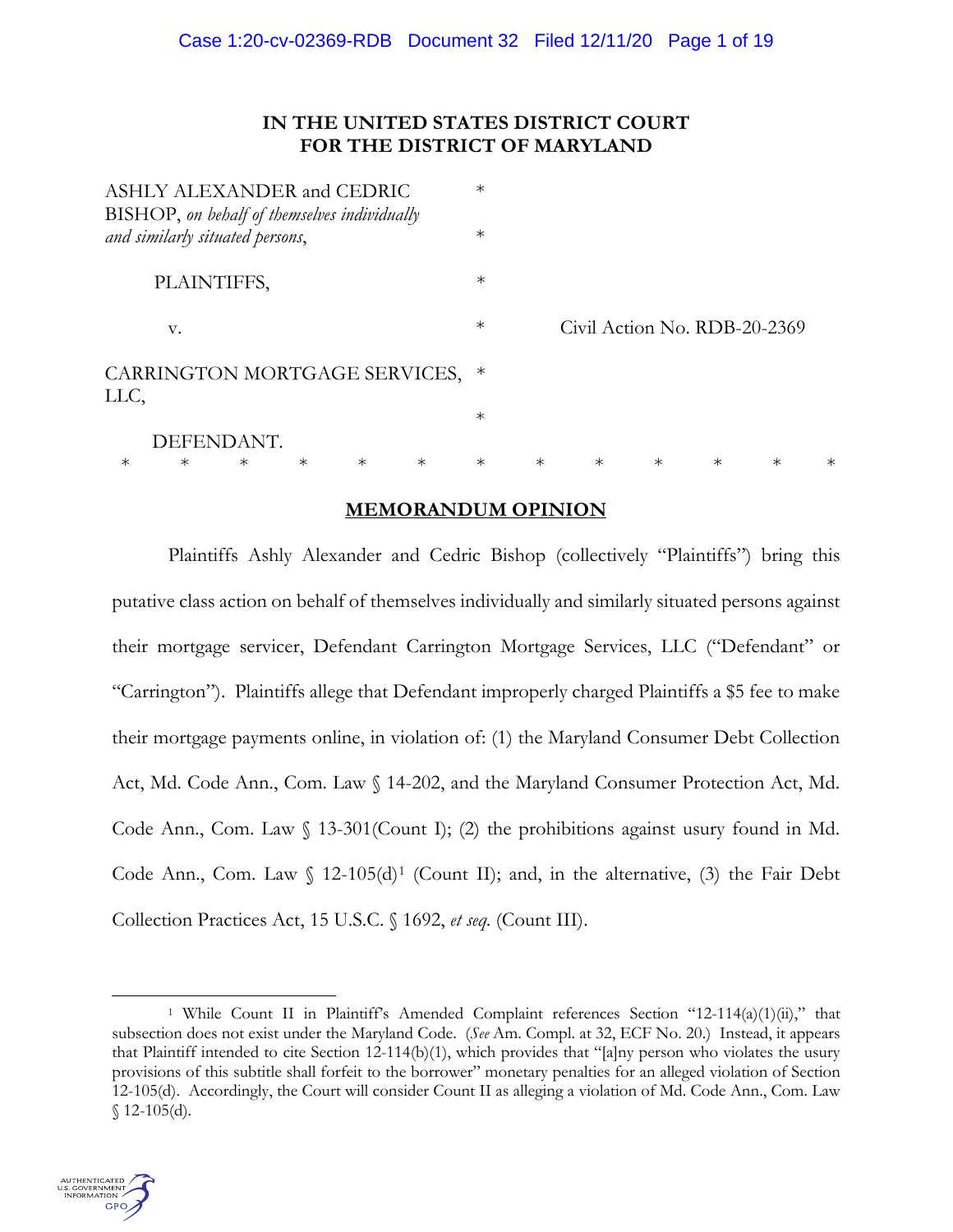# Case 1:20-cv-02369-RDB Document 32 Filed 12/11/20 Page 2 of 19

Presently pending is Defendant's Motion to Dismiss Amended Complaint.<sup>[2](#page-1-0)</sup> (ECF No. 24.) The parties' submissions have been reviewed, and no hearing is necessary. *See* Local Rule 105.6 (D. Md. 2018). For the reasons that follow, Defendant's Motion to Dismiss Amended Complaint (ECF No. 24) is GRANTED. Plaintiffs' claims simply have no basis under either state or federal law as Plaintiffs voluntarily agreed to pay the \$5 fee by submitting their mortgage payments online instead of by mail. Accordingly, the Amended Complaint shall be DISMISSED WITH PREJUDICE.

#### **BACKGROUND**

In ruling on a motion to dismiss, this Court "accept[s] as true all well-pleaded facts in a complaint and construe[s] them in the light most favorable to the plaintiff." *Wikimedia Found. v. Nat'l Sec. Agency*, 857 F.3d 193, 208 (4th Cir. 2017) (citing *SD3, LLC v. Black & Decker (U.S.) Inc.*, 801 F.3d 412, 422 (4th Cir. 2015)).

On November 2, 2005, Plaintiff Ashly Alexander ("Alexander") took out a residential mortgage loan from America's Wholesale Lender to secure the purchase of real property in Baltimore, Maryland. (Am. Compl. [1] 11, 23, ECF No. 20.) To do so, Alexander entered into a Deed of Trust and executed a Note evidencing the loan. (*Id.*; *see also* Alexander Deed of Trust, ECF No. 24-3; Alexander Note, ECF No. 24-4[3](#page-1-1).) Alexander's Deed of Trust provides,

<span id="page-1-0"></span><sup>2</sup> Also pending is Plaintiff's Motion to Consolidate (ECF No. 10), which was filed in the Circuit Court for Baltimore County, Maryland, seeking to consolidate Plaintiff's state action with another pending state action brought by Carrington against Plaintiff in the Circuit Court for Baltimore County, Maryland. This case was removed to this Court prior to the state court determining whether to consolidate the state actions. Accordingly, because this Court only has jurisdiction over this case and not the other pending state action, Plaintiff's Motion to Consolidate (ECF No. 10) is DENIED AS MOOT.

<span id="page-1-1"></span><sup>&</sup>lt;sup>3</sup> The Court may consider Plaintiffs' respective Deeds of Trust and Notes provided by Defendants (ECF Nos. 24-3, 24-4, 24-5, 24-6) as they are incorporated by Plaintiffs into their Complaint by reference. *See Goines v. Calley Cmty. Servs. Bd.*, 822 F.3d 159, 166-67 (4th Cir. 2016).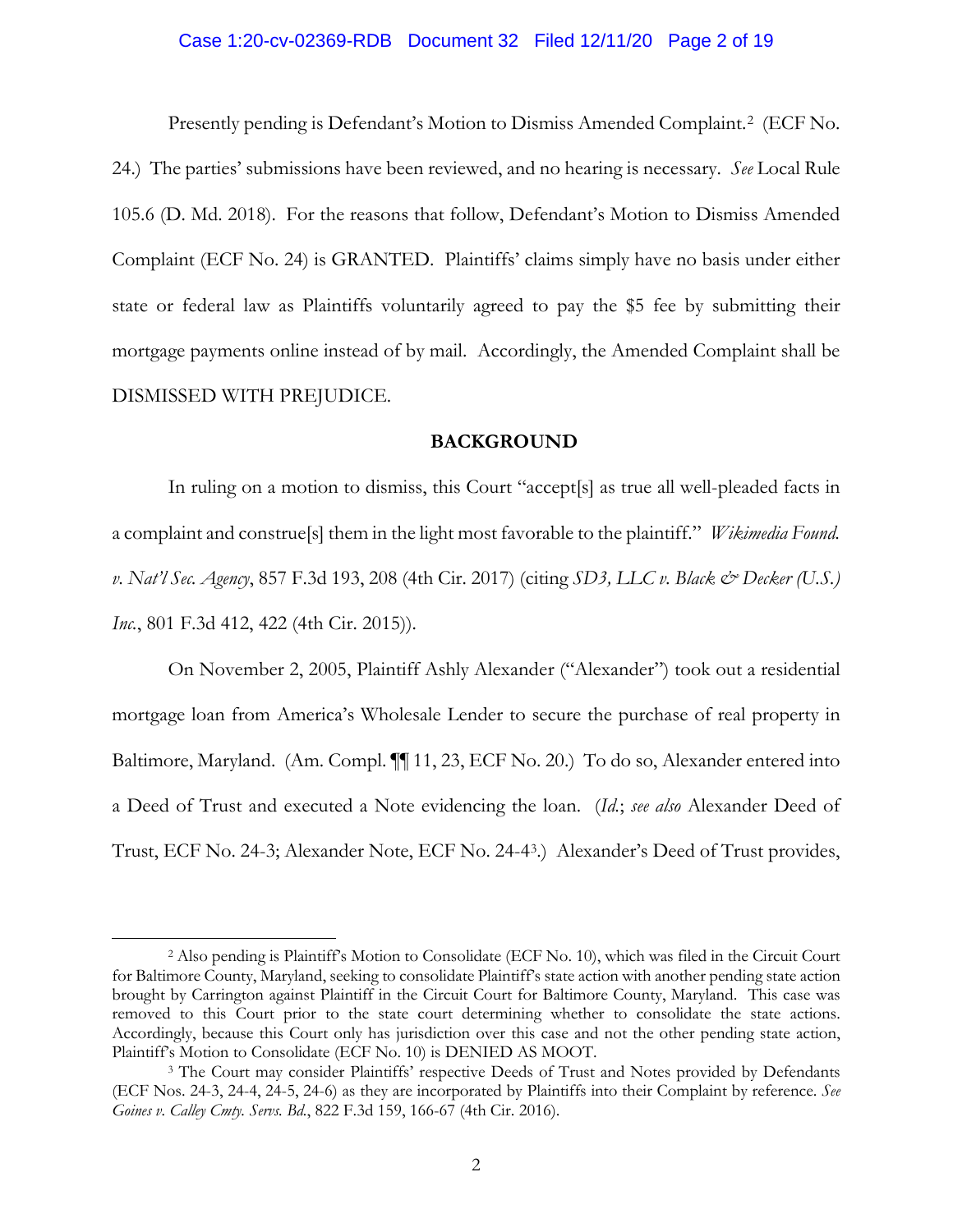# Case 1:20-cv-02369-RDB Document 32 Filed 12/11/20 Page 3 of 19

"[i]n regard to any other fees, the absence of express authority in this Security Instrument to charge a specific fee to Borrower shall not be construed as a prohibition on the charging of such fee. Lender may not charge fees that are expressly prohibited by this Security Instrument or by Applicable Law." (ECF No. 24-3 ¶ 14.) Alexander's Note requires Alexander to "make all payments under this Note in the form of cash, check or money order" and to make such payments at "P.O. Box 660694, Dallas, TX 75266-0694 or at a different place if required by the Note Holder." (ECF No. 24-4  $\P$  $[1, 3(A).]$ )

On or about February 24, 2012, Alexander's loan was assigned to The Bank of New York Mellon, f/k/a The Bank of New York as Trustee for the Certificateholders of the CWABS Inc., Asset-Backed Certificates, Series 2005-13 ("CWABS"). (Am. Compl. ¶ 24.) On or about August 16, 2017, CWABS retained Defendant Carrington Mortgage Services, LLC to service Alexander's loan and act as its collector. (*Id.* ¶ 25.) Alexander alleges that, at the time CWABS retained Carrington, her loan was believed to be in default. (*Id.*)

On May 22, 2010, Plaintiff Cedric Bishop ("Bishop") took out a residential mortgage loan from the Federal Housing Administration to refinance his real property in Gaithersburg, Maryland. (Am. Compl. ¶¶ 12, 39.) To do so, Bishop entered into a Deed of Trust and executed a Note refinancing his loan. (*Id.*; *see also* Bishop Deed of Trust, ECF No. 24-5; Bishop Note, ECF No. 24-6.) Bishop's Note provides that "[p]ayment shall be made at 16808 Armstrong Avenue, Suite 215, Irvine, California 92606 or at such other place as Lender may designate in writing by notice to Borrower." (ECF No. 24-6 ¶ 4(B).) On or about September 8, 2018, Carrington was retained to service and collect upon Bishop's loan. (Am. Compl. ¶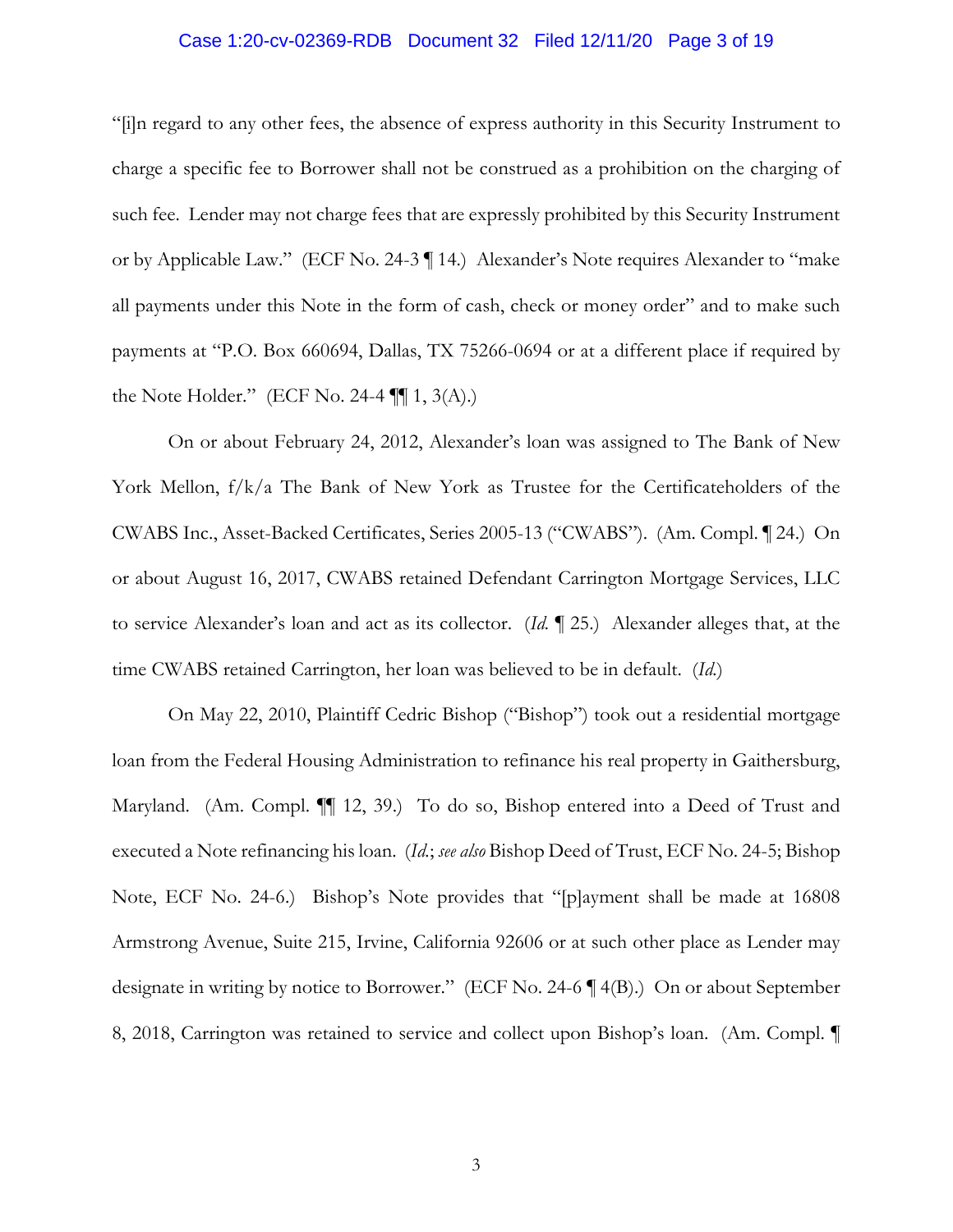### Case 1:20-cv-02369-RDB Document 32 Filed 12/11/20 Page 4 of 19

40.) Bishop alleges that, at the time Carrington was retained, his loan was believed to be in default. (*Id.*)

When Alexander and Bishop made their monthly mortgage payments, they had options with respect to their payment method. Specifically, Plaintiffs could make their mortgage payments online to Carrington for which Carrington would charge Plaintiffs a processing fee of \$5.00. (Am. Compl. ¶¶ 28, 43.) Alexander alleges that she made online mortgage payments to Carrington, each time incurring a \$5.00 online payment fee, on October 2, 2018, November 5, 2018, December 3, 2018, January 3, 2019, February 4, 2019, March 4, 2019, April 8, 2019, June 3, 2019, July 1, 2019, August 30, 2019, and September 16, 2019. (*Id.* ¶ 28.) Bishop also alleges that he made online mortgage payments to Carrington, each time incurring a \$5.00 online payment fee, on March 15, 2019, April 12, 2019, May 15, 2019, June 15, 2019, July 15, 2019, August 16, 2019, October 11, 2019, November 16, 2019, and December 16, 2019. (*Id.* ¶ 43.) Plaintiffs allege that this practice of collecting a \$5.00 "convenience fee" was in violation of the Maryland Consumer Debt Collection Act, Md. Code Ann., Com. Law § 14-202, and the Maryland Consumer Protection Act, Md. Code Ann., Com. Law § 13-301(Count I); the prohibitions against usury found in Md. Code Ann., Com. Law § 12-105(d) (Count II); and, in the alternative, the Fair Debt Collection Practices Act, 15 U.S.C. § 1692, *et seq.* (Count III).

Plaintiff Alexander originally brought suit in the Circuit Court for Baltimore County, Maryland on July 10, 2020. (State Compl., ECF No. 1-3.) On August 17, 2020, Defendant Carrington removed the action to this Court pursuant to 28 U.S.C. §§ 1441 and 1453 and this Court's original jurisdiction over claims asserted under the Class Action Fairness Act of 2005 ("CAFA"), 28 U.S.C. § 1332(d). (Notice of Removal, ECF No. 1.) On September 8, 2020,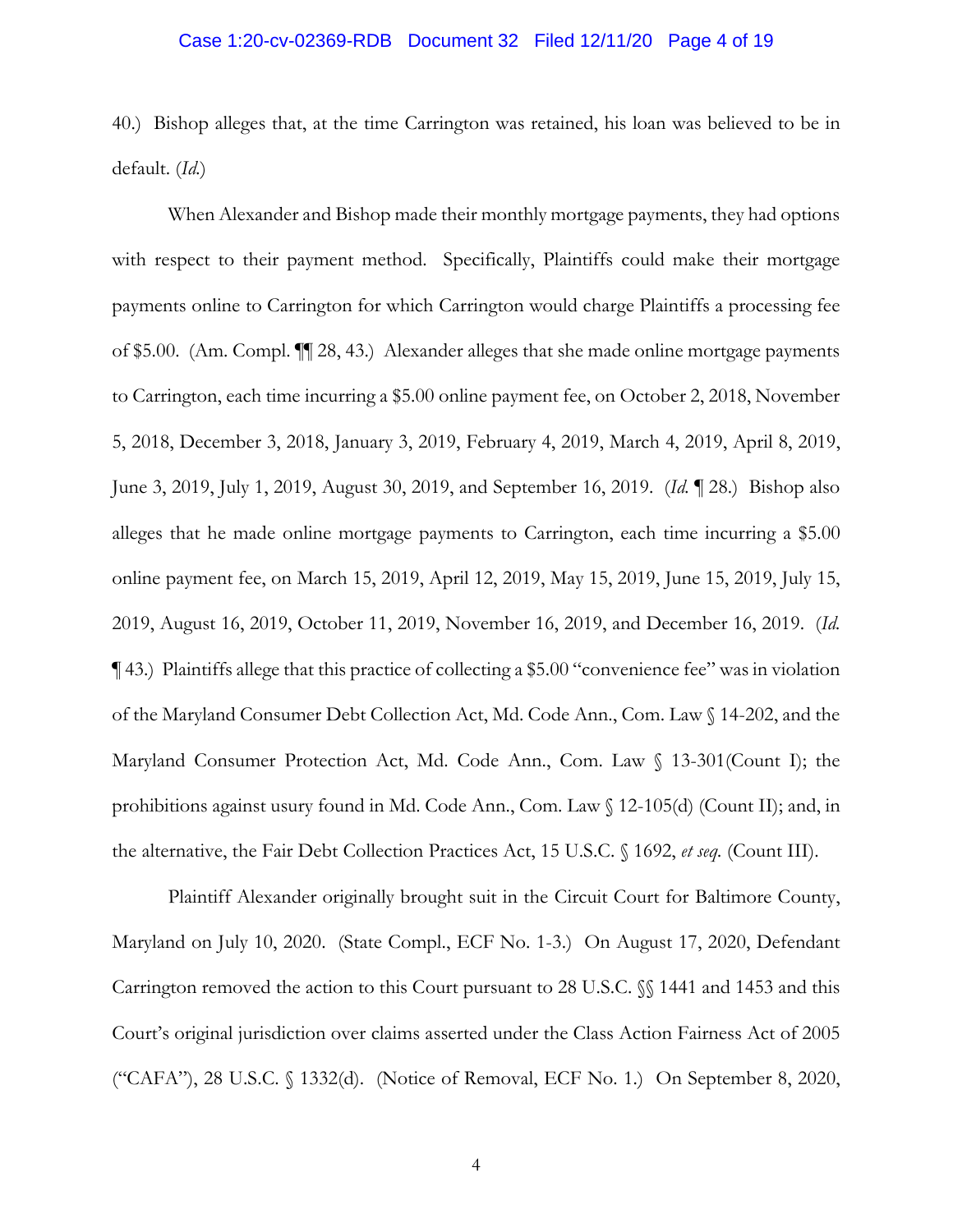### Case 1:20-cv-02369-RDB Document 32 Filed 12/11/20 Page 5 of 19

Plaintiffs filed an Amended Complaint, adding Bishop as a Plaintiff and alleging an additional Count under the federal Fair Debt Collection Practices Act, 15 U.S.C. § 1692, *et seq.* (Am. Compl., ECF No. 20.) On October 6, 2020, Defendant filed the presently pending Motion to Dismiss Amended Complaint. (ECF No. 24.)

### **STANDARD OF REVIEW**

Under Rule 8(a)(2) of the Federal Rules of Civil Procedure, a complaint must contain a "short and plain statement of the claim showing that the pleader is entitled to relief." Fed. R. Civ. P. 8(a)(2). Rule 12(b)(6) of the Federal Rules of Civil Procedure authorizes the dismissal of a complaint if it fails to state a claim upon which relief can be granted. Fed. R. Civ. P. 12(b)(6). The purpose of Rule 12(b)(6) is "to test the sufficiency of a complaint and not to resolve contests surrounding the facts, the merits of a claim, or the applicability of defenses." *Presley v. City of Charlottesville*, 464 F.3d 480, 483 (4th Cir. 2006). While a complaint need not include "detailed factual allegations," it must set forth "enough factual matter [taken as true] to suggest" a cognizable cause of action, "even if . . . [the] actual proof of those facts is improbable and . . . recovery is very remote and unlikely." *Bell Atlantic Corp. v. Twombly*, 550 U.S. 544, 555–56 (2007); *Ashcroft v. Iqbal*, 556 U.S. 662, 678 (2009). A plaintiff cannot rely on bald accusations or mere speculation. *Twombly*, 550 U.S. at 555.

In reviewing a Rule 12(b)(6) motion, a court "'must accept as true all of the factual allegations contained in the complaint" and must ""draw all reasonable inferences [from those facts] in favor of the plaintiff." *E.I. du Pont de Nemours & Co. v. Kolon Indus., Inc.*, 637 F.3d 435, 440 (4th Cir. 2011) (citations omitted); *Hall v. DirectTV*, LLC, 846 F.3d 757, 765 (4th Cir. 2017). A court, however, is not required to accept legal conclusions drawn from those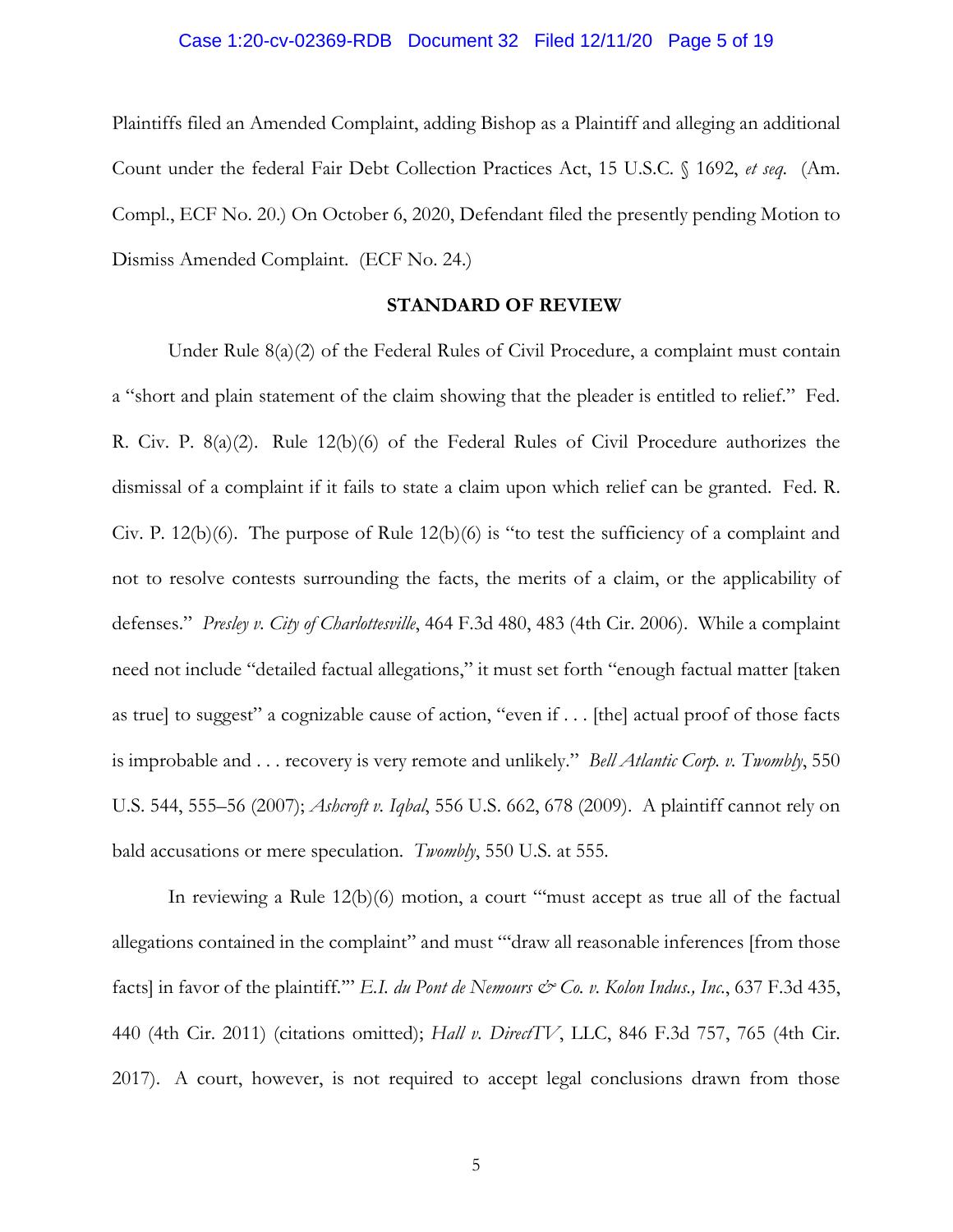# Case 1:20-cv-02369-RDB Document 32 Filed 12/11/20 Page 6 of 19

facts. *Iqbal*, 556 U.S. at 678. "A court decides whether [the pleading] standard is met by separating the legal conclusions from the factual allegations, assuming the truth of only the factual allegations, and then determining whether those allegations allow the court to reasonably infer" that the plaintiff is entitled to the legal remedy sought. *A Society Without A Name v. Virginia*, 655 F.3d 342, 346 (4th Cir. 2011), *cert. denied*, 566 U.S. 937 (2012).

While ruling on a motion to dismiss, a court's evaluation is generally limited to allegations contained in the complaint. *Goines v. Calley Cmty. Servs. Bd.*, 822 F.3d 159, 166-67 (4th Cir. 2016). However, courts may also consider documents explicitly incorporated into the complaint by reference. *Id.* at 166 (citing *Tellabs, Inc. v. Makor Issues & Rights, Ltd.*, 551 U.S. 308, 322 (2007)). In addition, a court may "consider a document submitted by the movant that was not attached to or expressly incorporated in a complaint, so long as the document was integral to the complaint and there is no dispute about the document's authenticity." *Id.* (citing *Sec'y of State for Defence v. Trimble Nav. Ltd.*, 484 F.3d 700, 705 (4th Cir. 2007)). A document is "integral" when "its 'very existence, and not the mere information it contains, gives rise to the legal rights asserted.'" *Chesapeake Bay Found., Inc. v. Severstal Sparrows Point, LLC*, 794 F.Supp.2d 602, 611 (D. Md. 2011) (citation omitted) (emphasis omitted). Considering such documents does not convert a motion to dismiss to one for summary judgment. *Goldfarb v. Mayor & City Council of Baltimore*, 791 F.3d 500, 508 (4th Cir. 2015).

#### **ANALYSIS**

# **I. Plaintiffs fail to state a claim for violation of the Maryland Consumer Debt Collection Act, Md. Code Ann., Com. Law § 14-202 (Count I)**

Plaintiffs allege that Defendant violated two sections of the Maryland Consumer Debt Collection Act ("MCDCA"), specifically Md. Code Ann., Com. Law §§ 14-202(8) and 14-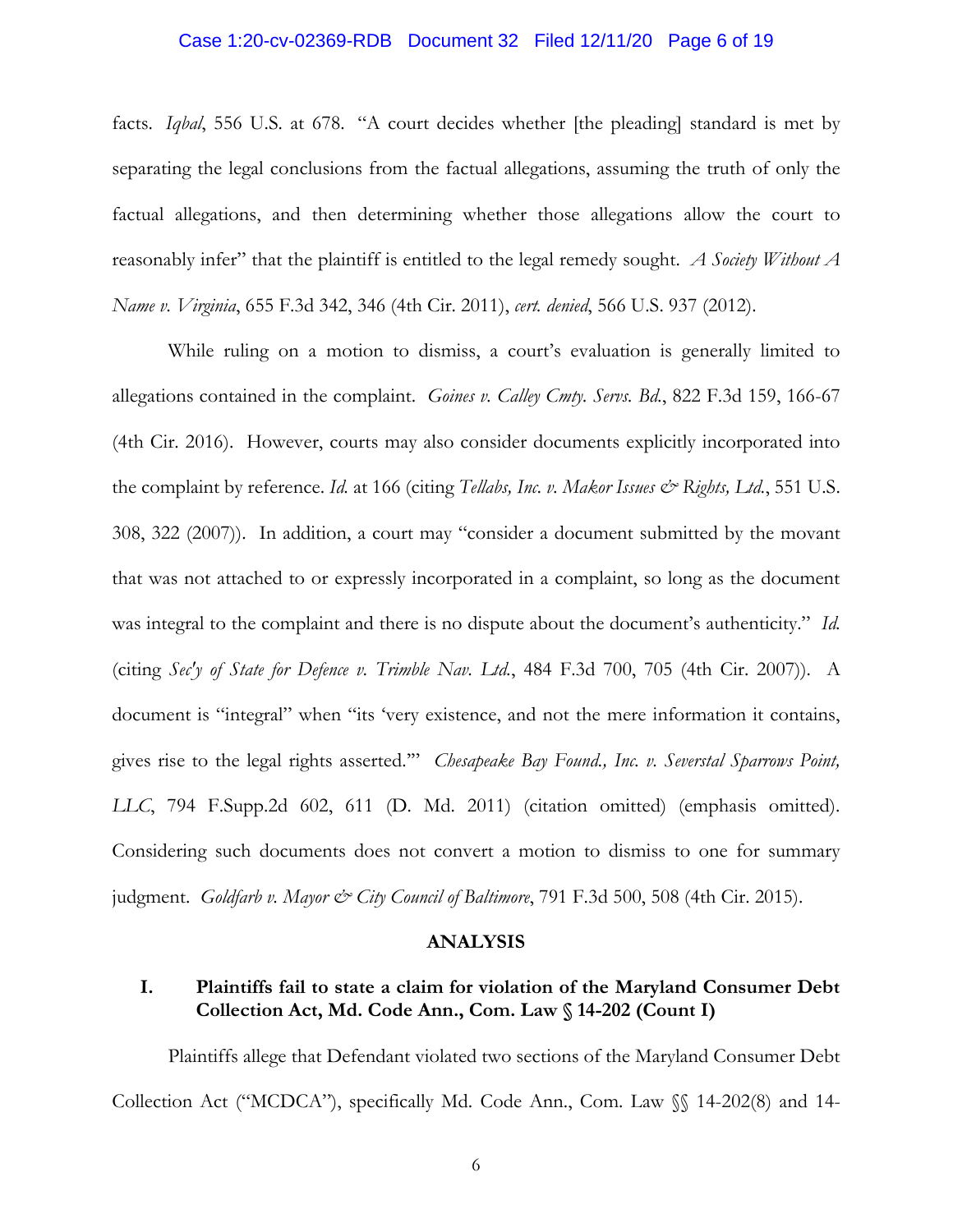### Case 1:20-cv-02369-RDB Document 32 Filed 12/11/20 Page 7 of 19

202(11). Section 14-202(8) prohibits "collectors" from claiming, attempting, or threatening to enforce a right with knowledge that the right does not exist. *See* Md. Code Ann., Com. Law § 14-202(8). Section 14-202(11) also makes it illegal to violate §§ 804-812 of the federal Fair Debt Collection Practices Act ("FDCPA"), 15 U.S.C. § 1692, *et seq*. *See* Md. Code Ann., Com. Law at  $\int$  14-202(11). Plaintiffs fail to state a claim under either of these sections.

First, Plaintiffs have failed to allege that Carrington was engaging in debt collection. To assert a claim under § 14-202, "plaintiffs must first show that defendants were engaging in an 'attempt to collect a debt.'" *Seghetti v. Flagstar Bank, FSB*, No. ELH-16-519, 2016 WL 3753143, at \*2 (D. Md. July 13, 2016) (citing *Covert v. LVNV Funding, LLC*, No. DKC-13- 0698, 2013 WL 6490318, at \*8 (D. Md. Dec. 9, 2013), *aff'd on other grounds*, 779 F.3d 242 (4th Cir. 2015)). In this case, Defendant Carrington is a mortgage loan servicer. (Am. Compl. ¶ 13.) The MCDCA may apply to loan servicers in some contexts. *See Ervin v. JP Morgan Chase Bank, N.A.*, No. GLR-13-2080, 2014 WL 4052895, at \*3 (D. Md. Aug. 13, 2014); *Flournoy v. Rushmore Loan Mgmt. Servs., LLC*, No. PX-19-00407, 2020 WL 1285504, at \*8 (D. Md. Mar. 17, 2020). For example, "[t]he right to collect a debt typically vests when a debtor defaults on the debt," *Crowley v. JPMorgan Chase Bank, Nat'l Ass'n*, No. RDB-15-0607, 2015 WL 6872896, at \*8 (D. Md. Nov. 9, 2015), therefore, a loan servicer may have to engage in debt collection to enforce payment obligations of defaulting borrowers.

However, a loan servicer does not exclusively engage in debt collection, and only when it does engage in such activity is it subject to § 14-202. *See Seghetti*, 2016 WL 3753143, at \*2 (holding that loan servicer's actions in securing abandoned property were not "debt collection," and therefore, the MCDCA claim failed). To determine whether a loan servicer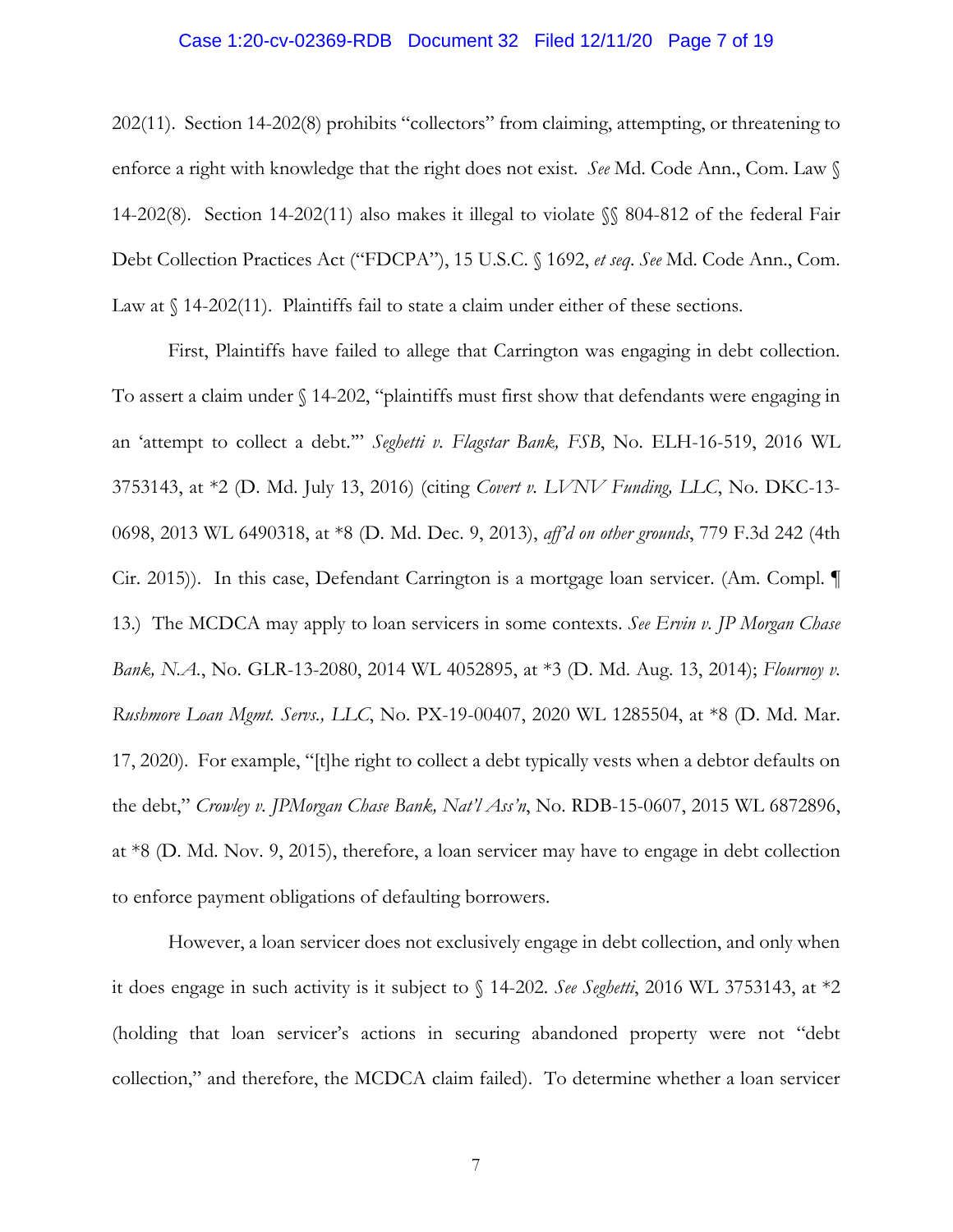### Case 1:20-cv-02369-RDB Document 32 Filed 12/11/20 Page 8 of 19

is engaged exclusively in debt collection, courts in this district look to whether the debt assigned to the servicer was assigned "solely for the purpose of collection" of such debt. *See Ademiluyi v. PennyMac Mortg. Inv. Tr. Holdings, LLC*, 929 F. Supp. 2d 502, 525 (D. Md. 2013); *Henson v. Santander Consumer USA, Inc.*, No. RDB-12-3519, 2014 WL 1806915, at \*5 (D. Md. May 6, 2014). In this case, Plaintiffs allege that Carrington qualifies as a debt collector because it "acquired its interest in the loans of the Named Plaintiffs … when it alleges (directly and indirectly) and believed the loans were in default." (Am. Compl. ¶ 98.) There are no allegations that Carrington treated Plaintiffs' loans as if they were in default, such as sending notices of default, making collection calls, reporting to credit reporting agencies, or foreclosing on Plaintiffs' properties. Plaintiffs' threadbare allegations do not suffice to allege that Carrington was assigned the debts "solely for the purpose of collection." *See Henson*, 2014 WL at \*5 ("The Plaintiffs' cursory assertions that [Defendant] is a 'debt collector' because it purchased debts in default do not create a plausible cause of action."). Instead, Plaintiffs' allegations reflect that Carrington simply acted as a servicer by collecting their monthly loan payments. (Am. Compl. ¶¶ 13, 25, 40.) As pled, this activity is not debt collection.

While the MCDCA does not define "loan servicing," the Real Estate Settlement Procedures Act ("RESPA") defines "servicing" as:

receiving any scheduled periodic payments from a borrower pursuant to the terms of any loan, including amounts for escrow accounts described in section 2609 of this title, and making the payments of principal and interest and such other payments with respect to the amounts received from the borrower as may be required pursuant to the terms of the loan.

12 U.S.C. § 2605(i)(3). Courts have recognized that "servicing" of this nature is distinct from "debt collection." In *Arostegui v. Bank of America*, No. PJH-13-6009, 2014 WL 1230762, at \*6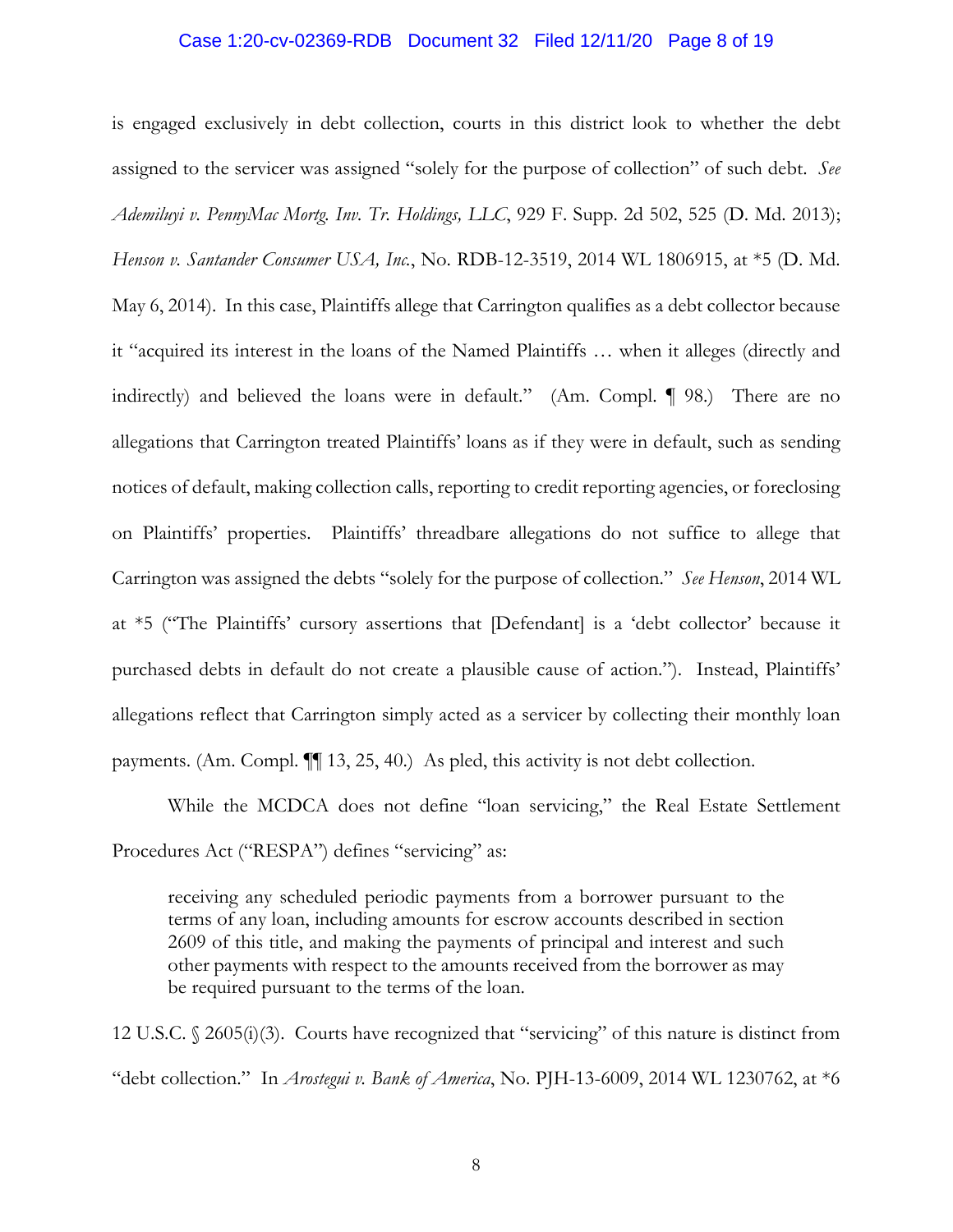### Case 1:20-cv-02369-RDB Document 32 Filed 12/11/20 Page 9 of 19

(N.D. Cal. Mar. 21, 2014), the court found that the FDCPA did not apply to the defendant because the defendant, "as a loan servicer, [was] not a 'debt collector' and the servicing of the plaintiff's loan [was] not 'debt collection."" Similarly, in *Allen v. Bank of America, N.A.*, 933 F. Supp. 2d 716, 729 (D. Md. 2013), Judge Blake of this Court held that "mortgage servicers" are not "debt collectors" under the FDCPA because they are not "persons who 'attempt to collect debts owed or due,'" and instead should be characterized as "creditors" who "step into the shoes" of the original mortgagee when they begin servicing a mortgage. The MCDCA also does not by its terms purport to regulate loan servicing. The MCDCA "protects consumers against certain threatening and underhanded methods used by debt collectors in attempting to recover on delinquent debts." *Spencer v. Henderson-Webb, Inc.*, 81 F. Supp. 2d 582, 598 (D. Md. 1999). Plaintiffs do not allege that Carrington was "attempting to recover on delinquent debts." As a result, Carrington's servicing of Plaintiffs' loans is simply not conduct regulated by MCDCA § 14- 202.

Even if Plaintiffs adequately alleged that Carrington was engaged in debt collection, their claims under §§ 14-202(8) and 14-202(11) still fail to state plausible claims for relief. Section 14-202(8) of the MCDCA provides that "[i]n collecting or attempting to collect an alleged debt[,] a collector may not:  $\ldots$  (8) Claim, attempt, or threaten to enforce a right with knowledge that the right does not exist." Md. Code Ann., Com. Law § 14-202(8). To establish a prima facie case under § 14-202(8), a plaintiff must show that the defendant did not possess the right to collect a debt and attempted to collect on the debt despite knowing it lacked the right to do so. *See Allen v. Silverman Theologou, LLP*, No. JFM-14-3257, 2015 WL 2129698, at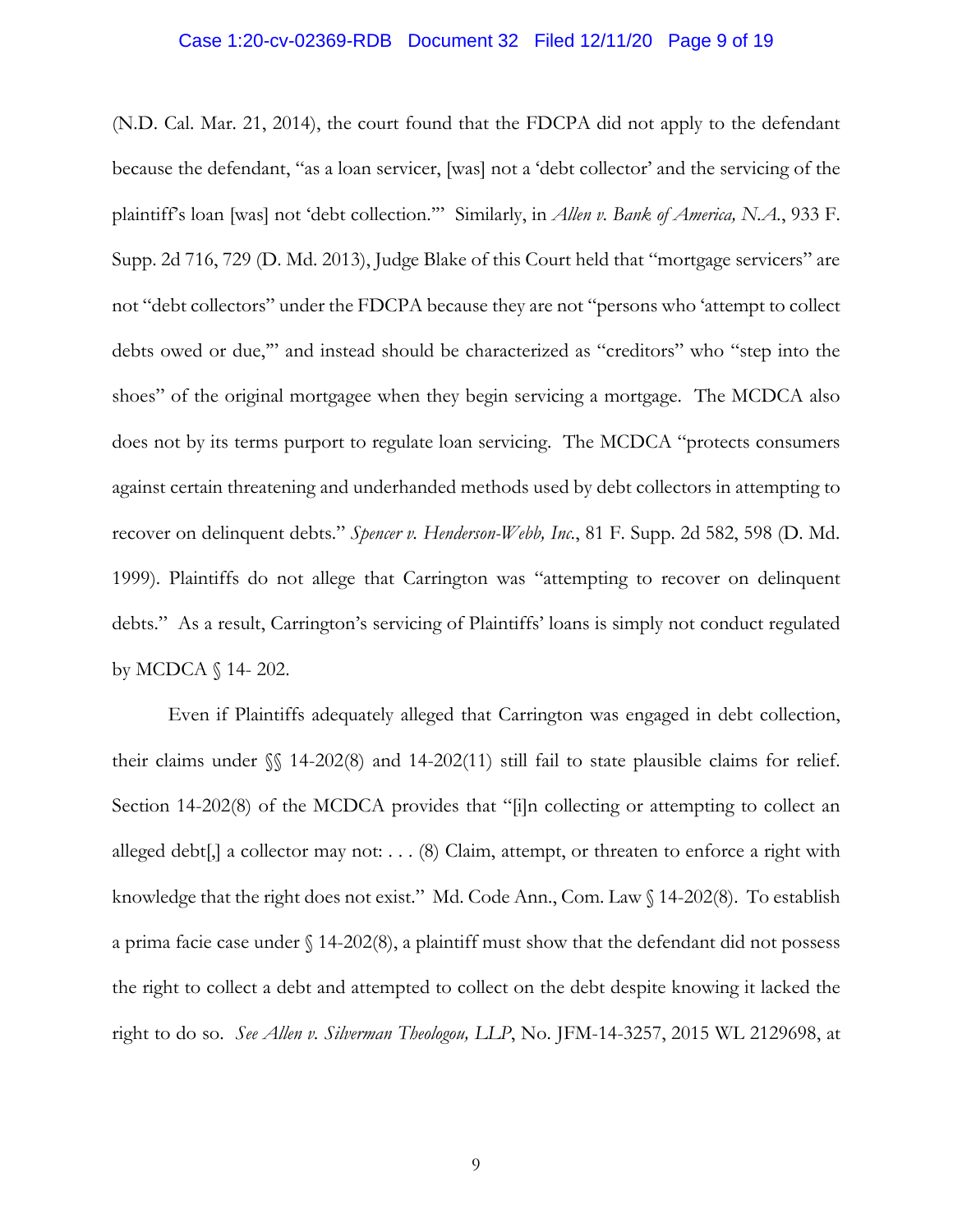### Case 1:20-cv-02369-RDB Document 32 Filed 12/11/20 Page 10 of 19

\*7 (D. Md. May 6, 2015) (citing *Pugh v. Corelogic Credco, LLC*, No. DKC-13-1602, 2013 WL 5655705, at \*4 (D. Md. Oct. 16, 2013)).

Plaintiffs allege that Carrington, as a "collector," violated  $\int$  14-202(8) because it allegedly knew "as a matter of Federal and State law and the loan documents governing Alexander's and Bishop's loan that it was not expressly permitted to impose or collect a convenience fee to accept payments related to the Named Plaintiffs' and MCDCA members' mortgage loans, but it recklessly continued to do so." (Am. Compl. ¶¶ 72-78.) Plaintiffs suggest that the \$5 "convenience fees" were the "debt" Carrington had no right to collect. While this Court has held that "unauthorized types of charges" are actionable under  $\S$  14-202(8), it has done so only in the context of fees *as part of* a debt being collected. *See Flournoy*, 2020 WL 1285504, at \*8 (defendant allegedly inflated the debt amount due after default through the inclusion of unauthorized charges); *Brooks v. Cama Self Directed IRA, LLC*, No. JKB-18-229, 2019 WL 418412, at \*11 (D. Md. Jan. 31, 2019) (plaintiff contested "the validity of certain portions of the debt" such as "interest and late fees" charged after foreclosure); *see also Allstate Lien & Recovery Corp. v. Stansbury*, 101 A.3d 520, 522 (Md. Ct. Spec. App. 2014) (addressing a "processing fee" of \$1,000 as part of an amount of the lien that plaintiff was required to pay to redeem his vehicle).

Plaintiffs claim fails because they fail to allege that Defendant was not authorized or did not have the "right" to collect the \$5 convenience fees. Plaintiffs' argument that their Deeds of Trust did not expressly grant Defendant the right to collect such a fee does not mean such a fee is prohibited. Alexander's Deed of Trust provides, "[i]n regard to any other fees, the absence of express authority in this Security Instrument to charge a specific fee to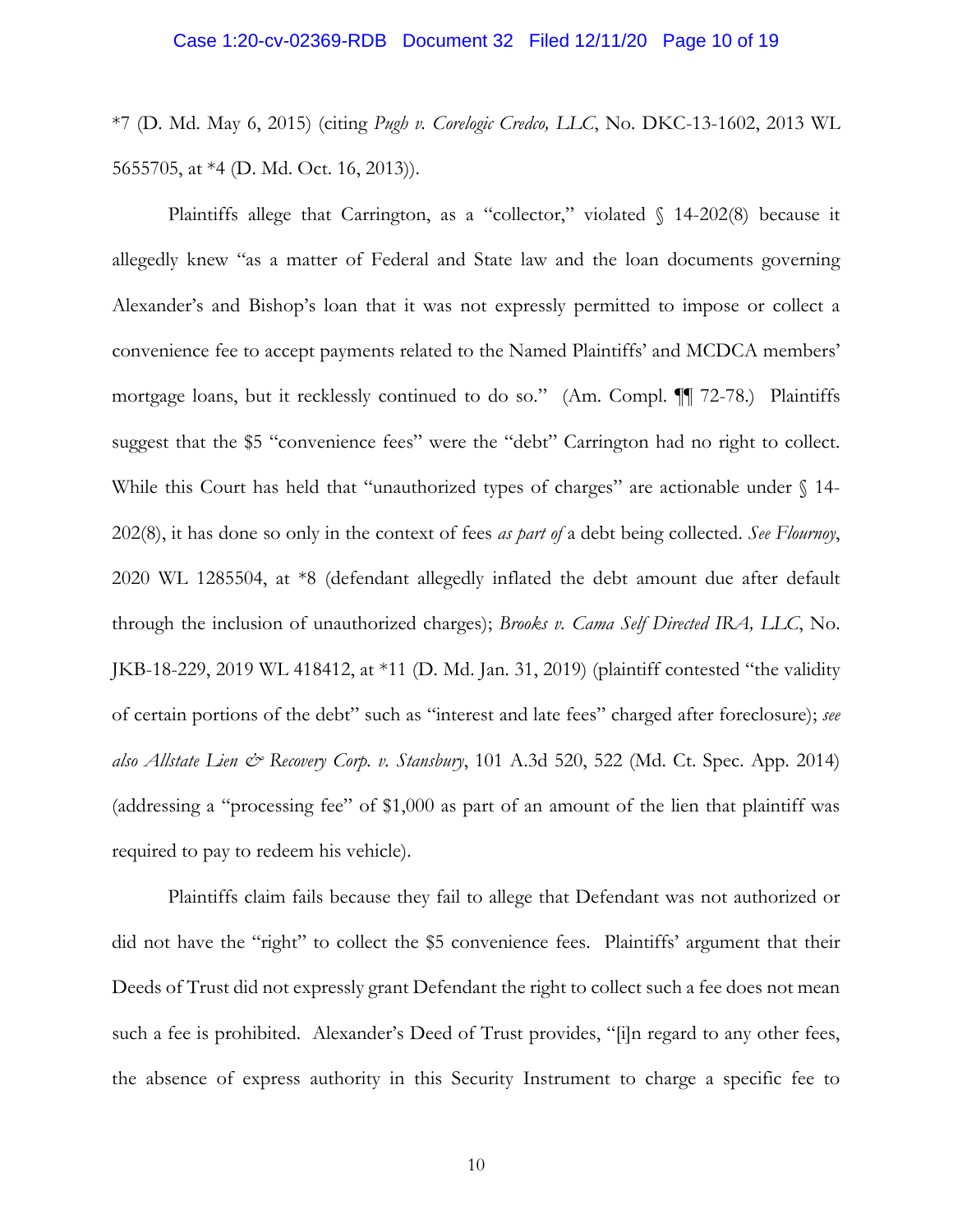# Case 1:20-cv-02369-RDB Document 32 Filed 12/11/20 Page 11 of 19

Borrower shall not be construed as a prohibition on the charging of such fee. Lender may not charge fees that are expressly prohibited by this Security Instrument or by Applicable Law." (ECF No. 24-3 ¶ 14.) Nor does Bishop's Deed of Trust provide any prohibition on such fee. (ECF No. 24-5.) Instead, Plaintiffs' Deeds of Trust required them to pay their mortgages according to the terms of their Notes. (ECF Nos. 24-3, 24-4.) Alexander's Note required her to make monthly payments "in the form of cash, check or money order" and to make such payments at "P.O. Box 660694, Dallas, TX 75266-0694 or at a different place if required by the Note Holder." (ECF No. 24-4 ¶¶ 1, 3(A).) Bishop's Note provided, "[p]ayment shall be made at 16808 Armstrong Avenue, Suite 215, Irvine, California 92606 or at such other place as Lender may designate in writing by notice to Borrower." (ECF No. 24-6  $\P$  4(B).)

The fact that neither of Plaintiffs' Notes contemplated online payments of their mortgages does not prohibit the charging of a \$5 convenience fee as Plaintiffs themselves chose to make their payments online. The \$5 convenience fee was the subject of and governed by clickwrap agreements to which Plaintiffs agreed well after their mortgage loans were originated. Courts applying Maryland law have upheld clickwrap agreements—that is, "agreements that require a customer to affirmatively click a box on the website acknowledging receipt of an assent to the contract terms before he or she is allowed to proceed using the website." *CoStar Realty Info., Inc. v. Field*, 612 F. Supp. 2d 660, 669 (D. Md. 2009); *see also Fusha v. Delta Airlines, Inc.*, RDB-10-2571, 2011 WL 3849657, at \*2-4 (D. Md. 2011). Such agreements must "give the user reasonable notice that a click will manifest an assent to an agreement." *Meyer v. Uber Techs., Inc.*, 868 F.3d 66, 75 (2d Cir. 2017) (quoting *Sgouros v. TransUnion Corp.*, 817 F.3d 1029, 1033-34 (7th Cir. 2016)). Federal district courts have generally upheld clickwrap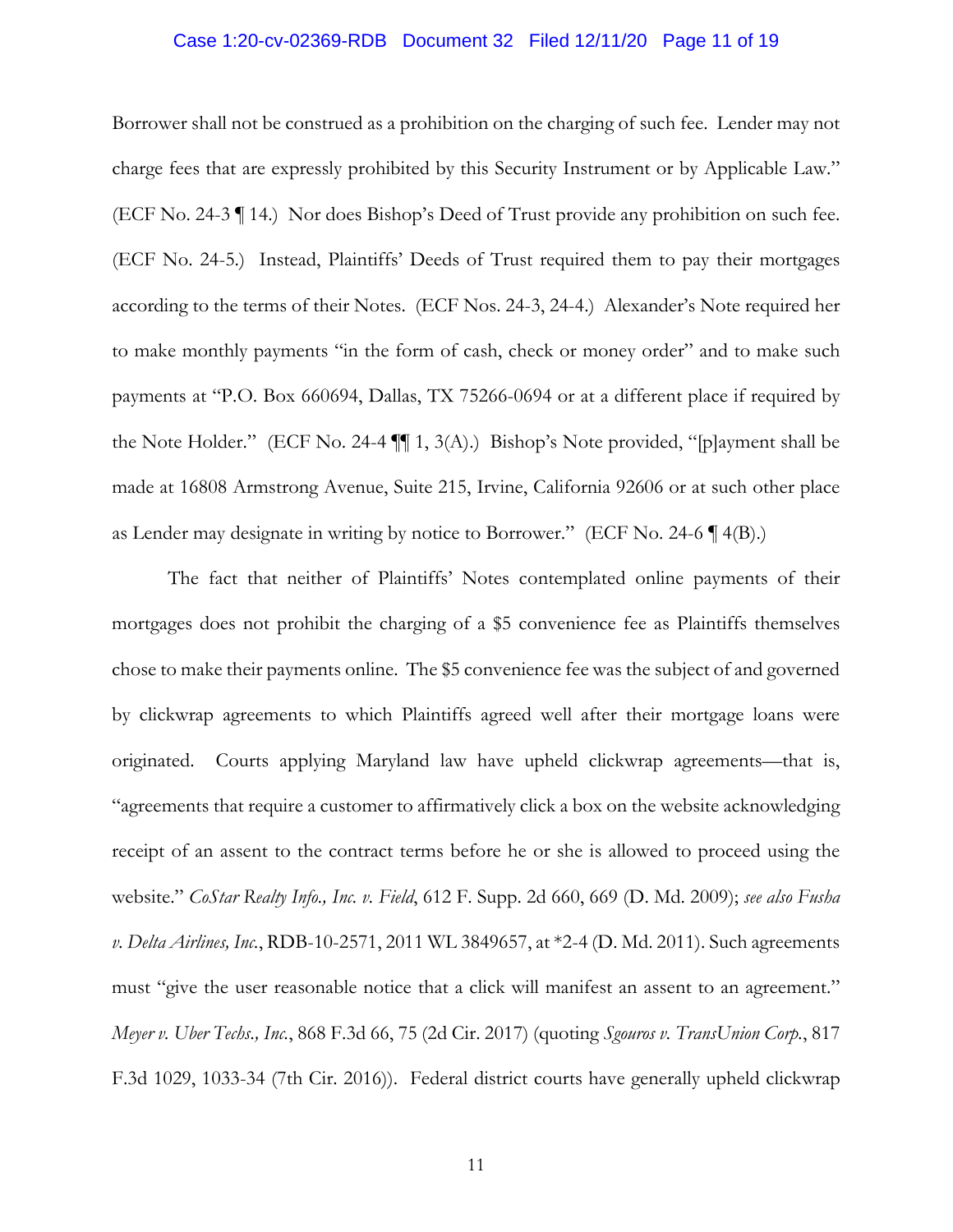# Case 1:20-cv-02369-RDB Document 32 Filed 12/11/20 Page 12 of 19

so long as it "reasonably communicate[s]" the existence of the contract terms. *Meyer*, 868 F.3d at 76 (collecting cases).

Applying these principles, the record reflects that Plaintiffs formed such clickwrap agreements with Carrington when making their payments online. Carrington has provided a copy of its web page which presents a large button inviting users to "Make a Payment."[4](#page-11-0) (ECF No. 24-8.) Above that button, the webpage indicates that "There is a \$5 convenience fee when making one-time payment online." (*Id.*) Customers were also required to select an "I Agree" button and agree to the terms and conditions in order to move forward with the online payment process. (*Id.*) Accordingly, this layout reasonably communicated the terms of the online agreements and clearly indicated that, by making a payment online, a user agreed to pay a \$5 convenience fee. Plaintiffs have not presented any argument to the contrary, nor could they, as the record reflects that they agreed to make such convenience fees in order to make their payments online. Plaintiffs were free to decline this option and to make their payments by mail, but they chose to proceed online and to incur the \$5 fee. There is nothing unlawful about these clickwrap agreements nor are they prohibited by Plaintiffs' Deeds of Trusts. Moreover, even if the disputed \$5 convenience fees were not initially authorized, as the Plaintiffs contend, the MCDCA does not make the charging of unauthorized fees, separate from collection of a debt, actionable on its own.

Plaintiffs also fail to state a claim under MCDCA  $\S$  14-202(11), as they have not adequately alleged a violation of the federal Fair Debt Collection Practices Act ("FDCPA").

<span id="page-11-0"></span><sup>4</sup> The Court may consider the web page provided by Defendants as it is incorporated by Plaintiffs into their Amended Complaint by reference. *See Goines v. Calley Cmty. Servs. Bd.*, 822 F.3d 159, 166-67 (4th Cir. 2016).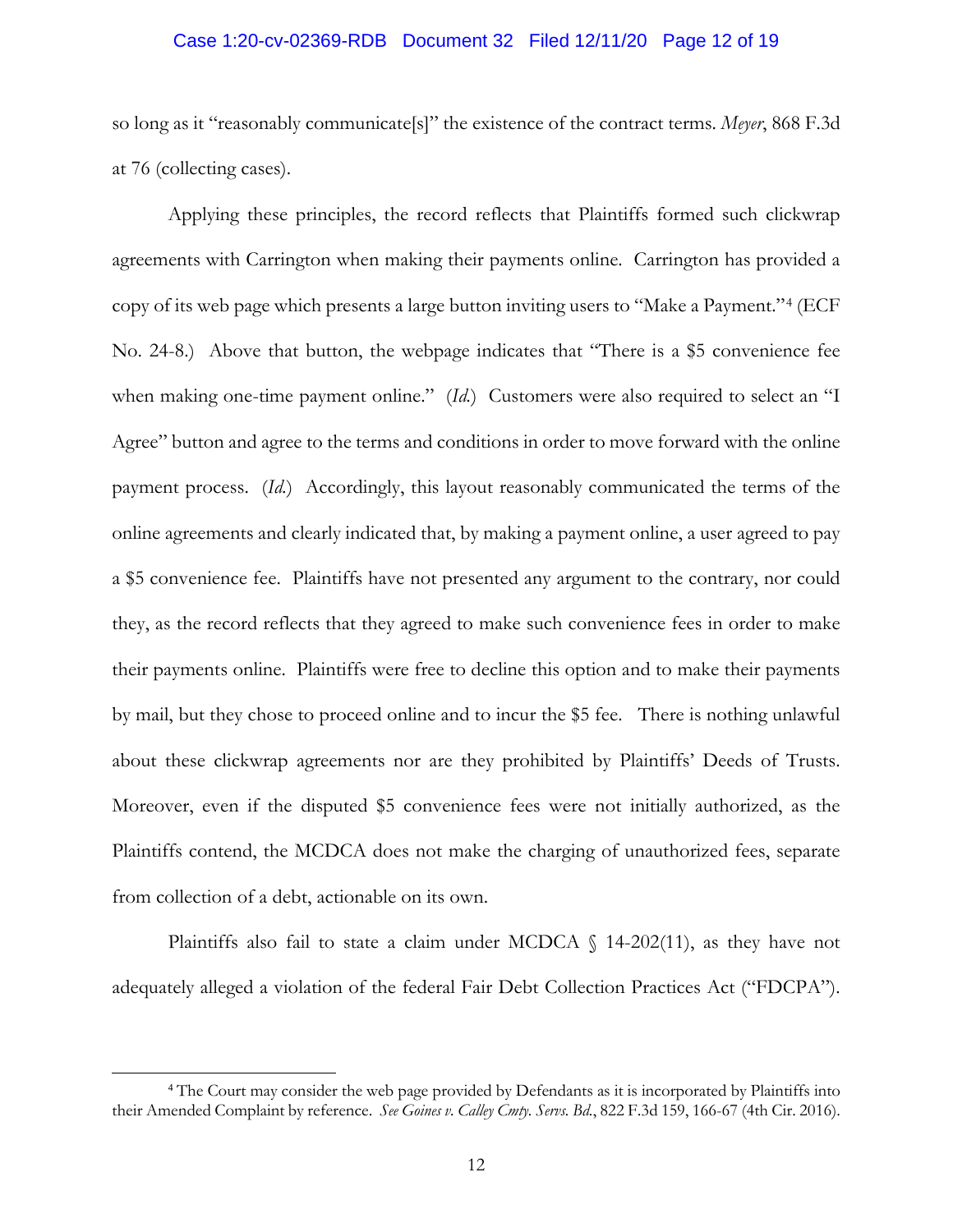# Case 1:20-cv-02369-RDB Document 32 Filed 12/11/20 Page 13 of 19

Section 14-202(11) provides that "[i]n collecting or attempting to collect an alleged debt[,] a collector may not: . . . (11) Engage in any conduct that violates §§ 804 through 812 of the federal [FDCPA]." Md. Code Ann., Com. Law § 14-202(11). Section 808 of the FDCPA provides:

A debt collector may not use unfair or unconscionable means to collect or attempt to collect any debt. Without limiting the general application of the foregoing, the following conduct is a violation of this section:

(1) The collection of any amount (including any interest, fee, charge, or expense incidental to the principal obligation) unless such amount is expressly authorized by the agreement creating the debt or permitted by law.

15 U.S.C. § 1692f(1). Even if Plaintiffs adequately alleged that Carrington was engaged in debt collection within the meaning of the MCDCA—allowing this Court to reach the question of whether Carrington has violated  $\sqrt{14-202(11)}$ —Carrington's conduct in this case falls squarely within the loan servicing exemption of the FDCPA. Without alleging a violation of the FDCPA, the Plaintiff cannot allege a violation of § 14-202(11) of the MCDCA.

The FDCPA defines "debt collector" as "a business the principal purpose of which is the collection of any debts," or one that "regularly collects or attempts to collect . . . debts . . . ." 15 U.S.C. § 1692a(6). Section 803 provides exceptions to the term "debt collector," including "any person collecting or attempting to collect any debt owed or due or asserted to be owed or due to another to the extent such activity . . . (iii) concerns a debt which was not in default at the time it was obtained by such person." 15 U.S.C.  $\int$  1692a(6)(F). This exemption does not represent an absolute rule that the FDCPA cannot be applied to loan servicers. If a loan servicer were to acquire a loan *after* it has already gone into default, then such exception does not apply. *Howes v. Wells Fargo Bank, N.A.*, No. ELH-14-2814, 2015 WL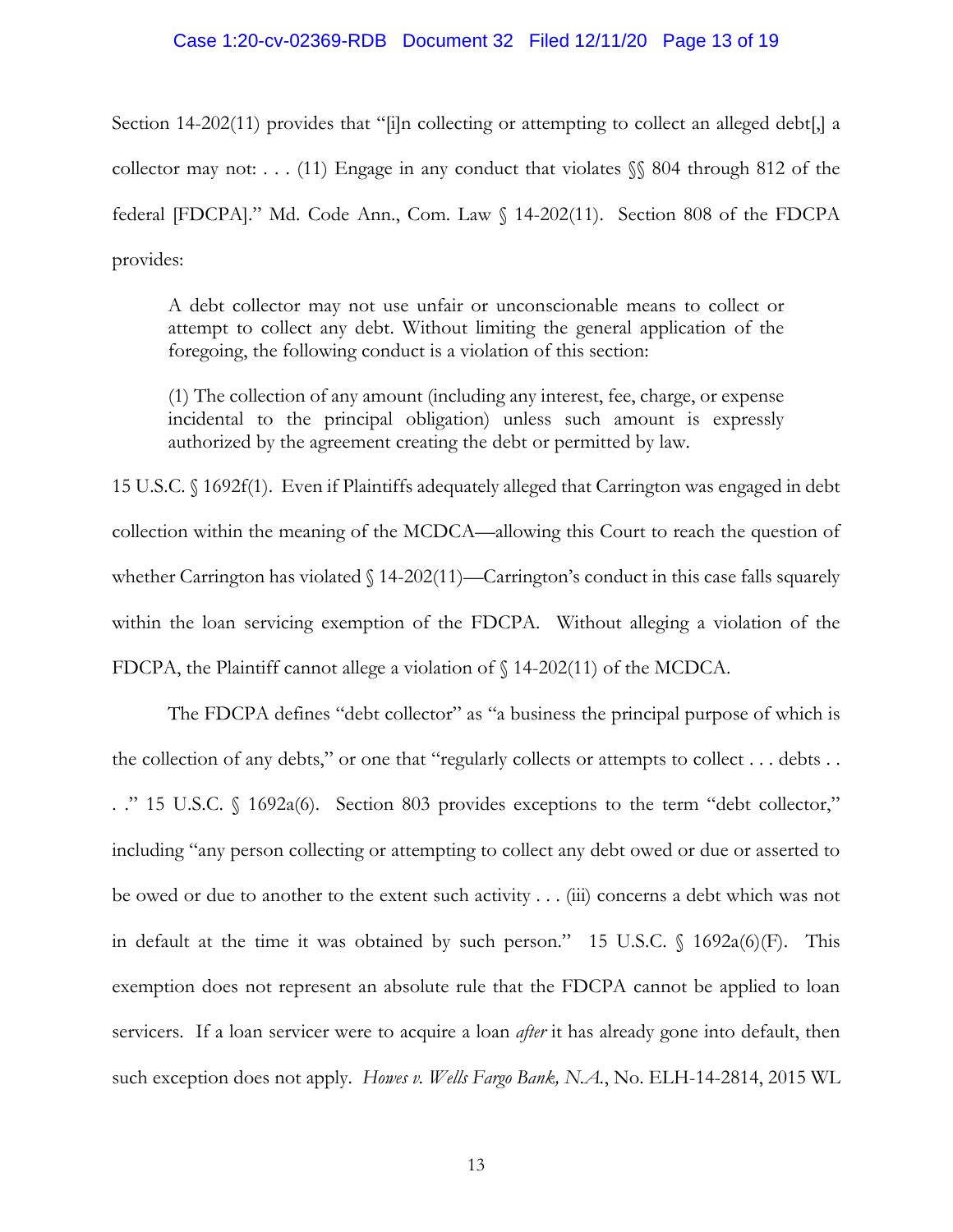### Case 1:20-cv-02369-RDB Document 32 Filed 12/11/20 Page 14 of 19

583694, at \*48 (D. Md. Sept. 30, 2015) (citing *Zervos v. Ocwen Loan Servicing, LLC*, No. JKB 11- 03757, 2012 WL 1107689, at \*3 (D. Md. Mar. 29, 2012)). This exemption instead applies where a loan servicer seeks to collect a debt that was not in default when it was acquired for servicing. Again, as explained above, Plaintiffs have not adequately alleged that the Defendant was engaged in debt collection, but even if they had, Carrington would meet the requirements for exemption under § 803 of the FDCPA since Carrington began servicing the Plaintiff's loan before any default.

Finally, even if Carrington did not qualify for the exemption under  $\S$  803 of the FDCPA, Plaintiffs' claim would still fail because the \$5 convenience fees were not incidental to their mortgage debt as required by the FDCPA. *See* 15 U.S.C. § 1692f(1). It is undisputed that the \$5 convenience fee would only be imposed if Plaintiffs elected to make their payments online. Plaintiffs affirmatively chose to use this alternative method of payment, which is not prohibited by state or federal law. *See Am. Metal Forming Corp. v. Pittman*, 52 F. 3d 504, 509 (4th Cir. 1995); *Flores v. Collection of Consultants*, No. SA CV 14-0771-DOC (RNBx), 2015 WL 4254032, at \*10 (C.D. Cal. Mar. 20, 2015); *Lish v. Amerihome Mortg. Co., LLC*, 2:20-cv-07147- JFW-JPRx, 2020 WL 6688597, at \*3 (C.D. Cal. Nov. 10, 2020) ("when Plaintiff voluntarily chose to make a payment by telephone rather than by other, cost-free methods, she entered into a separate agreement with Defendants" and any associated fees were not "incidental to the principal obligation" under the FDCPA); *see also Austin v. Lakeview*, Civil Action No. RDB-20-1296, 2020 WL 7256564 (D. Md. Dec. 10, 2020).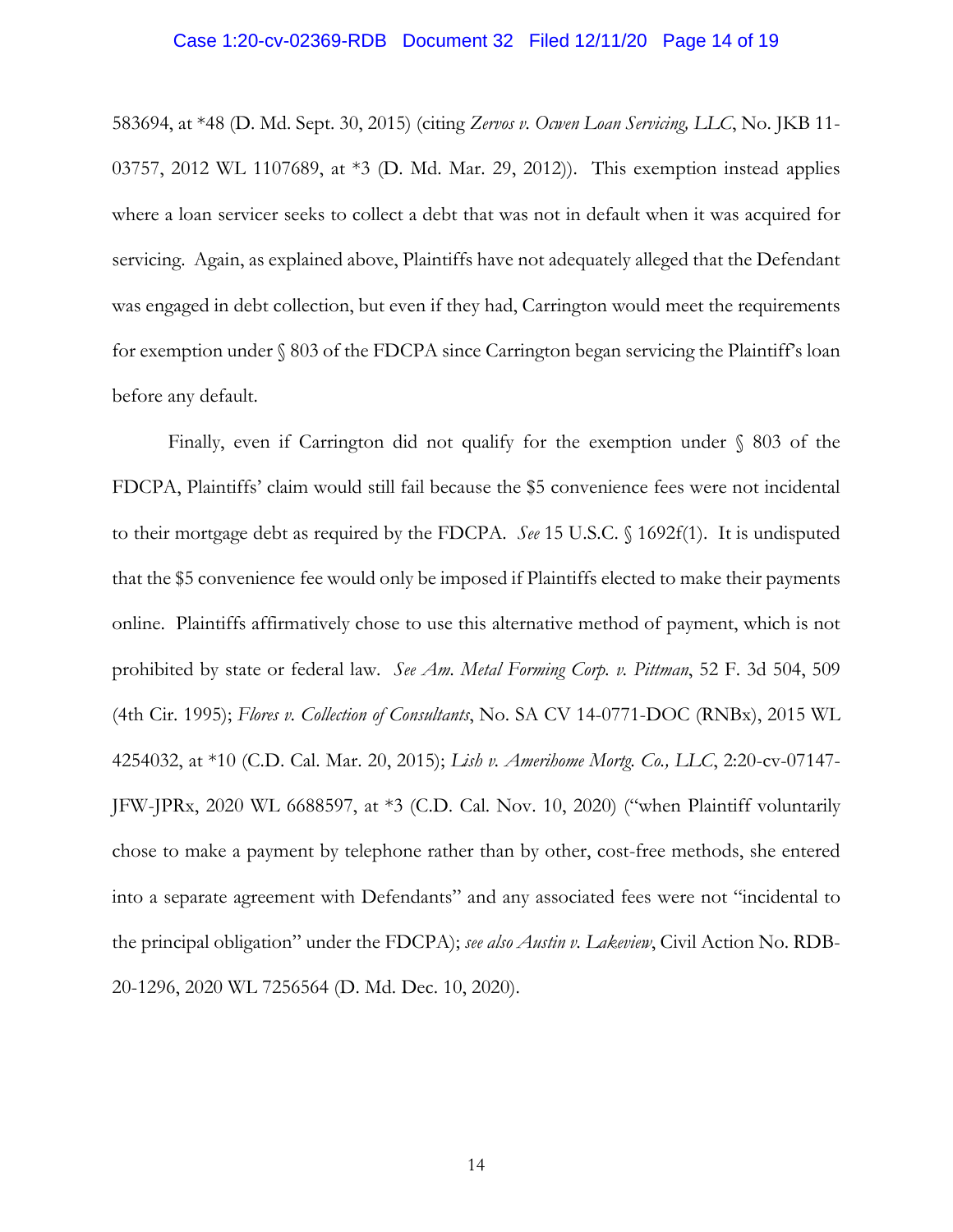# **II. Plaintiffs fail to state a claim for violation of the Maryland Consumer Protection Act, Md. Code Ann., Com. Law § 13-301 (Count I)**

Plaintiffs assert two claims under the Maryland Consumer Protection Act ("MCPA"), specifically under the Md. Code Ann., Com. Law § 13-301(14)(iii) and a standalone claim under § 13-301. Section 13-301(14)(iii) provides that a violation of the MCDCA is a *per se* violation of the MCPA. For the reasons explained above, Plaintiffs have failed to state a claim under the MCDCA, thereby foreclosing their derivative claim under the MCPA. To plead a standalone claim under the MCPA, a consumer must allege: "(1) an unfair or deceptive practice or misrepresentation that is (2) relied upon, and (3) causes them actual injury." *Stewart v. Bierman*, 859 F. Supp. 2d 754, 768 (D. Md. 2012) (citing *Lloyd v. General Motors Corp.*, 397 Md. 108, 143 916 A.2d 257 (2007)). Because an MCPA claim sounds in fraud, it must be plead with particularity. *Marchese v. JPMorgan Chase Bank, N.A.*, 917 F. Supp. 2d 452, 465 (D. Md. 2013); *Robinson v. Nationstar Mortgage LLC*, No. TDC-14-3667, 2015 WL 4994491, at \*4 (D. Md. Aug. 19, 2015) (citing *Spaulding v. Wells Fargo Bank, N.A.*, 714 F.3d 769, 781 (4th Cir. 2013)).

Plaintiffs have failed to allege any unfair practice or misrepresentation that they relied upon. Their sole allegation is that Carrington charged them \$5 convenience fees which were fully disclosed by Carrington and agreed upon by Plaintiffs. Such fees do not constitute "any sort of representation." *Bourgeois v. Live Nation Entertainment, Inc.*, 3 F. Supp. 3d 423, 458 (D. Md. 2014) ("even if calling the \$12 fee a 'service charge' constituted a representation, it would not constitute a *mis* representation. Characterizing the fee as a 'service charge' is not objectively false: It is the fee that customers are charged for the service that [defendant] provides.") Accordingly, the \$5 convenience fees cannot be a misrepresentation, as they are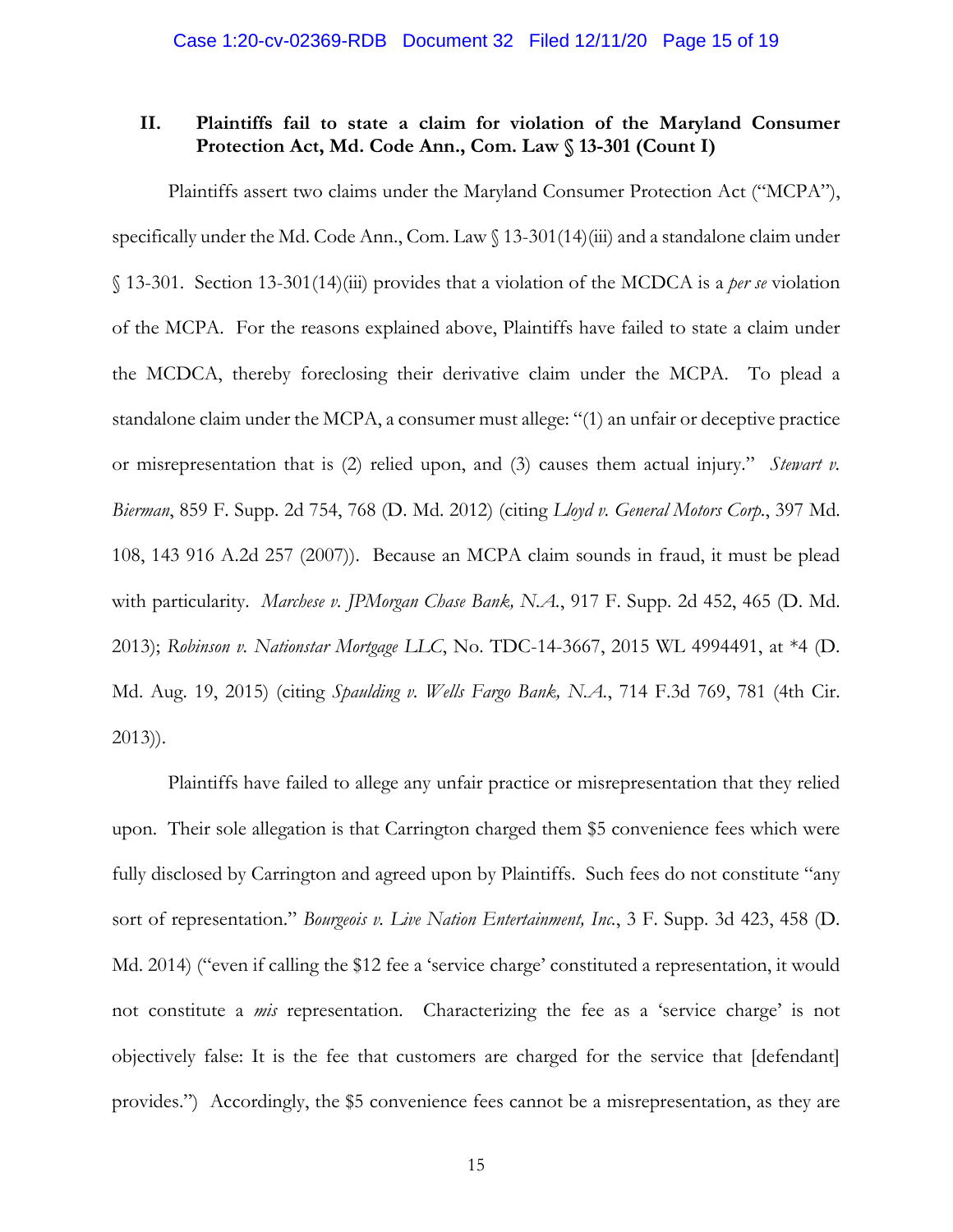# Case 1:20-cv-02369-RDB Document 32 Filed 12/11/20 Page 16 of 19

simply the fees that Plaintiffs are charged for using the online payment option provided by Carrington.

Nor could Plaintiffs allege that they "relied" upon any misrepresentation. "A consumer relies on a misrepresentation when the misrepresentation substantially induces the consumer's choice." *Bank of America, N.A. v. Jill P. Mitchell Living Trust*, 822 F. Supp. 2d 505, 532 (D. Md. 2011). Here, Plaintiffs have not alleged that they would have done anything differently nor how Defendant induced them to make the decision to pay their mortgages online. Consequently, Plaintiffs have failed to state claims under both the MCDCA and the MCPA and Count I must be dismissed with prejudice.

# **III. Plaintiffs fail to state a claim for violation of the prohibitions against usury found in Md. Code Ann., Com. Law § 12-105(d) (Count II)**

Plaintiffs allege that Defendant violated Md. Code Ann., Com. Law Section 12-105 and its prohibitions against usury. Section 12-105(d) provides that lenders may not "require or authorize the imposition of a penalty, fee, premium, or other charge in the event the mortgage is prepaid in whole or in part." The Maryland General Assembly explained in 2008 that the purpose of Section 12-105(d) was to "prohibit[] a lender from requiring or authorizing the imposition of a prepayment penalty." *See* S.B. 270, 2008 Leg. 2008 Sess. (Md. 2008). Plaintiffs do not allege that they prepaid their loans resulting in a prepayment penalty, but instead allege that they incurred a \$5 convenience fee for paying their monthly mortgage amount online. This fee is simply not a prepayment penalty.

Finally, Section 12-105 limits the fees that a "lender" may charge. Under Maryland law, a "lender" means "a licensee or a person who makes a loan subject to this subtitle." Md. Code Ann., Com. Law § 12-101(f). A "lender" does not include a subsequent assignee of the loan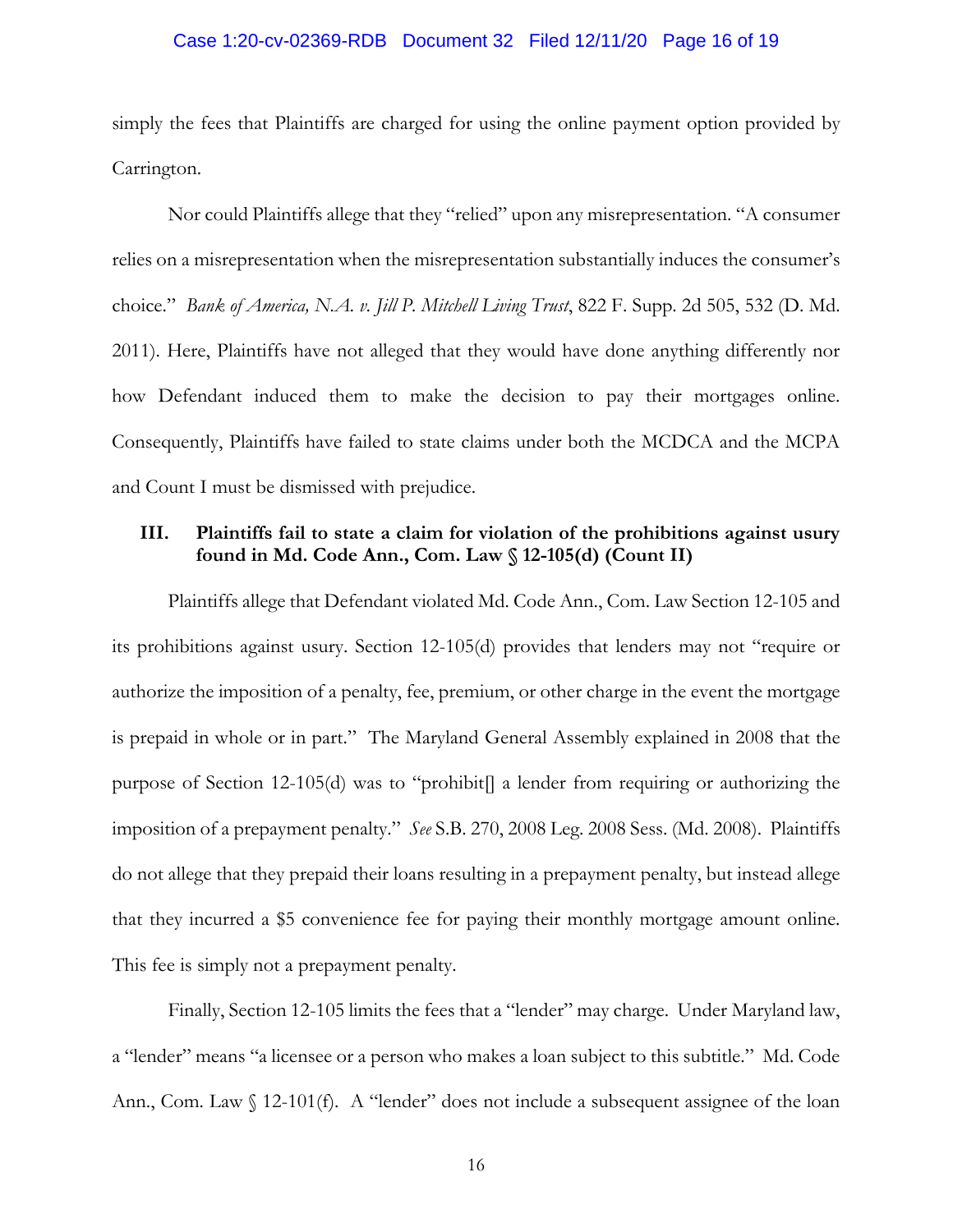### Case 1:20-cv-02369-RDB Document 32 Filed 12/11/20 Page 17 of 19

or the loan servicer. *See Flournoy v. Rushmore Loan Mgmt. Servs., LLC*, No. 8:19-cv-00407-PX, 2020 WL 1285504, at \*6 (D. Md. Mar. 17, 2020). While Plaintiffs argue that the recent Maryland Court of Special Appeals' decision in *Kemp v. Nationstar Mortgage Association* supports finding that Carrington was a lender, that decision specifically applied to Section 12-121 of Maryland's Commercial Law Code, finding that "§ 12-121 is not limited to the originators of loans." No. 2652, Sept. Term, 2018, ---A.3d ---, 2020 WL 5824227 (Md. Ct. Spec. App. Oct 1, 2020). This holding does not extend to Section 12-105(d), which still requires that the lender be the originator of the loan. Accordingly, because there is no question that Carrington was not the originator of the loan, Plaintiff's claim under Section 12-105(d) must fail and Count II will be dismissed with prejudice.

# **IV. Plaintiffs fail to state a claim for violation of the federal Fair Debt Collection Practices Act, 15 U.S.C. § 1692,** *et seq.* **(Count III)**

Plaintiffs allege that Defendant violated the federal Fair Debt Collection Practices Act ("FDCPA") by breaching "statutory duties pursuant to 15 U.S.C.  $\S$  1638(f) and 12 C.F.R.  $\S$ 1026.41." Specifically, they allege that Carrington violated the FDCPA by including Plaintiffs' "unrelated" online payment fees on their periodic mortgage statements because such inclusion renders the statements misleading. Plaintiffs' claim must fail. First, as discussed above, Defendant is not a debt collector under the FDCPA. Second, even if Carrington were a debt collector, its provision of mortgage statements that include the fees in question is not prohibited by the FDCPA. Rather, federal regulations *require* mortgage services to include on their statements "[t]he total sum of any fees or charges imposed since the last statement," "[t]he total of all payments received since the last statement," and "all the transaction activity that occurred since the last statement." *See* 12 C.F.R. §§ 1026.41(d)(2)(ii), (d)(3)(i), (d)(4).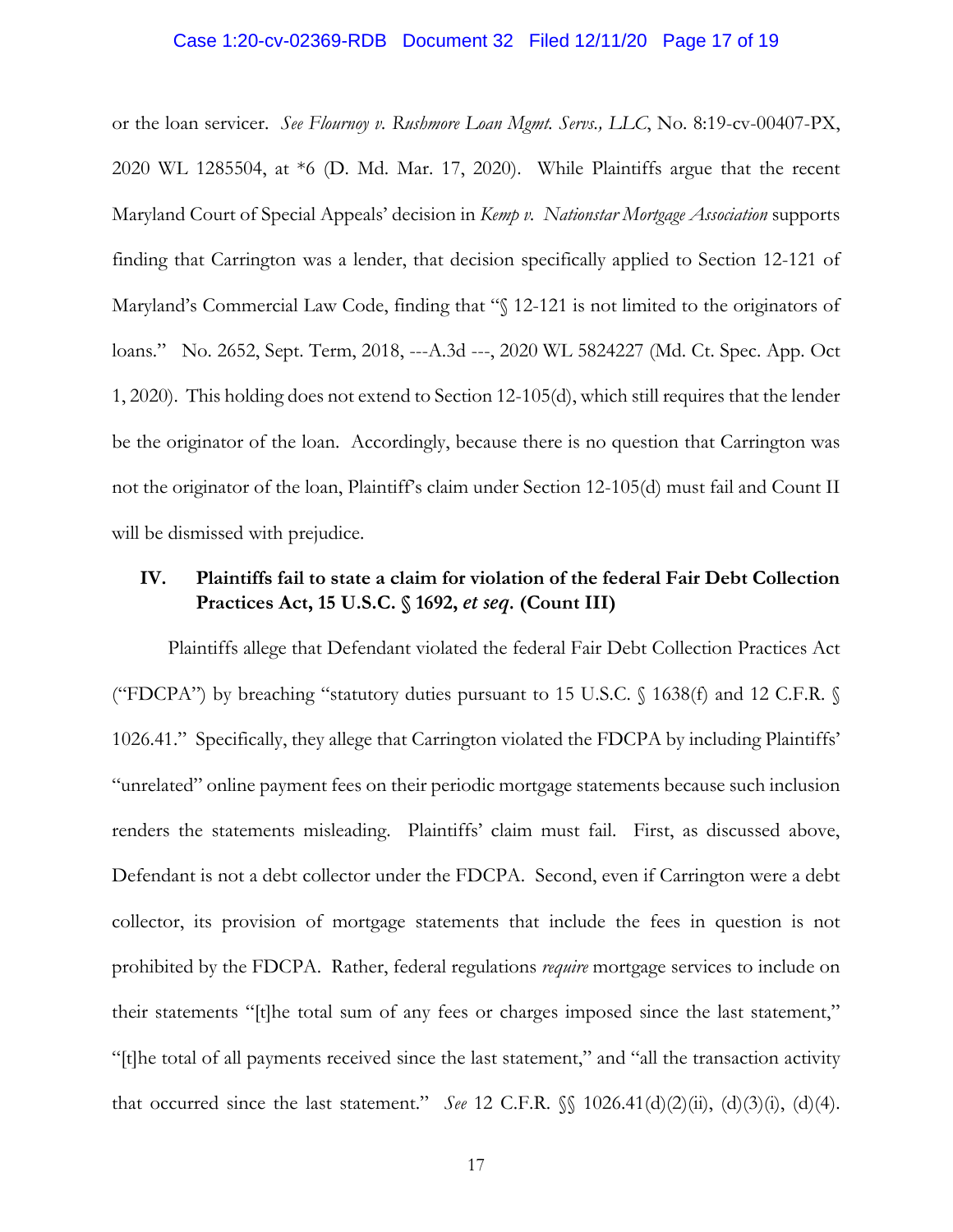# Case 1:20-cv-02369-RDB Document 32 Filed 12/11/20 Page 18 of 19

Further, as discussed above, even if Carrington were using the mortgage statements to collect fees, which they were not, their effort to collect an authorized fee would not violate the FDCPA.

Finally, Plaintiffs' allegation that Defendant failed to comply with Maryland's licensing regime by utilizing an unlicensed vendor, ACI Worldwide ("ACI"), for the electronic transmission of payments also fails. The Maryland Mortgage License Law ("MMLL") prohibits persons from acting as a "mortgage lender" without a license and defines "mortgage lender" to include a "mortgage servicer." Md. Code Ann., Fin. Inst. §§ 11-504, 11-501(j). Mortgage servicing is the "administration of a mortgage loan, including the collection of payments, release of liens, and payment of property insurance and taxes." *Robinson v. Fay Servicing, LLC*, No. RDB-18-2710, 2019 WL 4735431, at \*6 (D. Md. Sept. 27, 2019) (quoting Black's Law Dictionary (10th ed. 2014)). Here, ACI does not require a MMLL license because it does not engage in mortgage lending or mortgage servicing. Instead, it merely facilitates the electronic transmission of money between borrowers' banks and Carrington, which does not subject it to the MMLL licensing requirements. Accordingly, Plaintiffs have failed to state a claim under the FDCPA and Count III will be dismissed with prejudice.

# **CONCLUSION**

For the reasons stated above, Defendant's Motion to Dismiss Amended Complaint (ECF No. 24) is GRANTED. Plaintiff's Amended Complaint is DISMISSED WITH PREJUDICE.